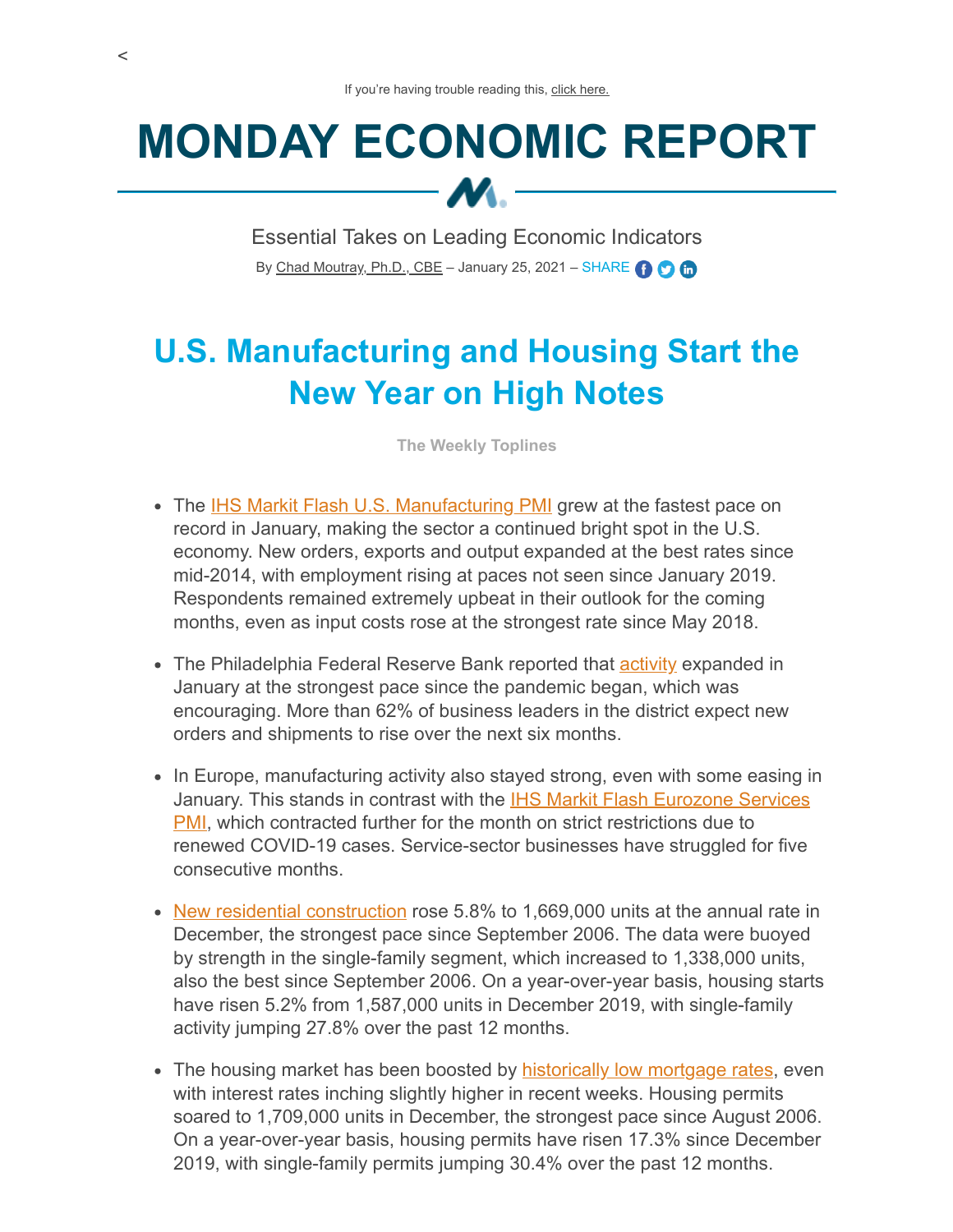- These increases point to solid growth in the housing market over the coming months. For their part, builders also **feel upbeat** in their expectations for singlefamily sales over the next six months despite sentiment easing for the second straight month from November's record high.
- [Initial unemployment claims](https://www.dol.gov/ui/data.pdf) pulled back somewhat in the latest data, but continued to remain too high, with 900,000 claims for the week ending Jan. 16.
- The Bureau of Economic Analysis will release the first estimate of fourth quarter real GDP on Thursday, with 5.5% annualized growth expected. Overall, the U.S. economy should decline 3.4% in 2020, but with 4.3% growth forecasted in 2021, according to current estimates.



**IHS Markit U.S. Manufacturing Purchasing Managers' Index** 

**Economic Indicators**

**Last Week's Indicators:** (Summaries Appear Below)

**Monday, January 18** *None*

**Tuesday, January 19** *None*

## **This Week's Indicators:**

**Monday, January 25** *Chicago Fed National Activity Index Dallas Fed Manufacturing Survey*

**Tuesday, January 26** *Conference Board Consumer Confidence*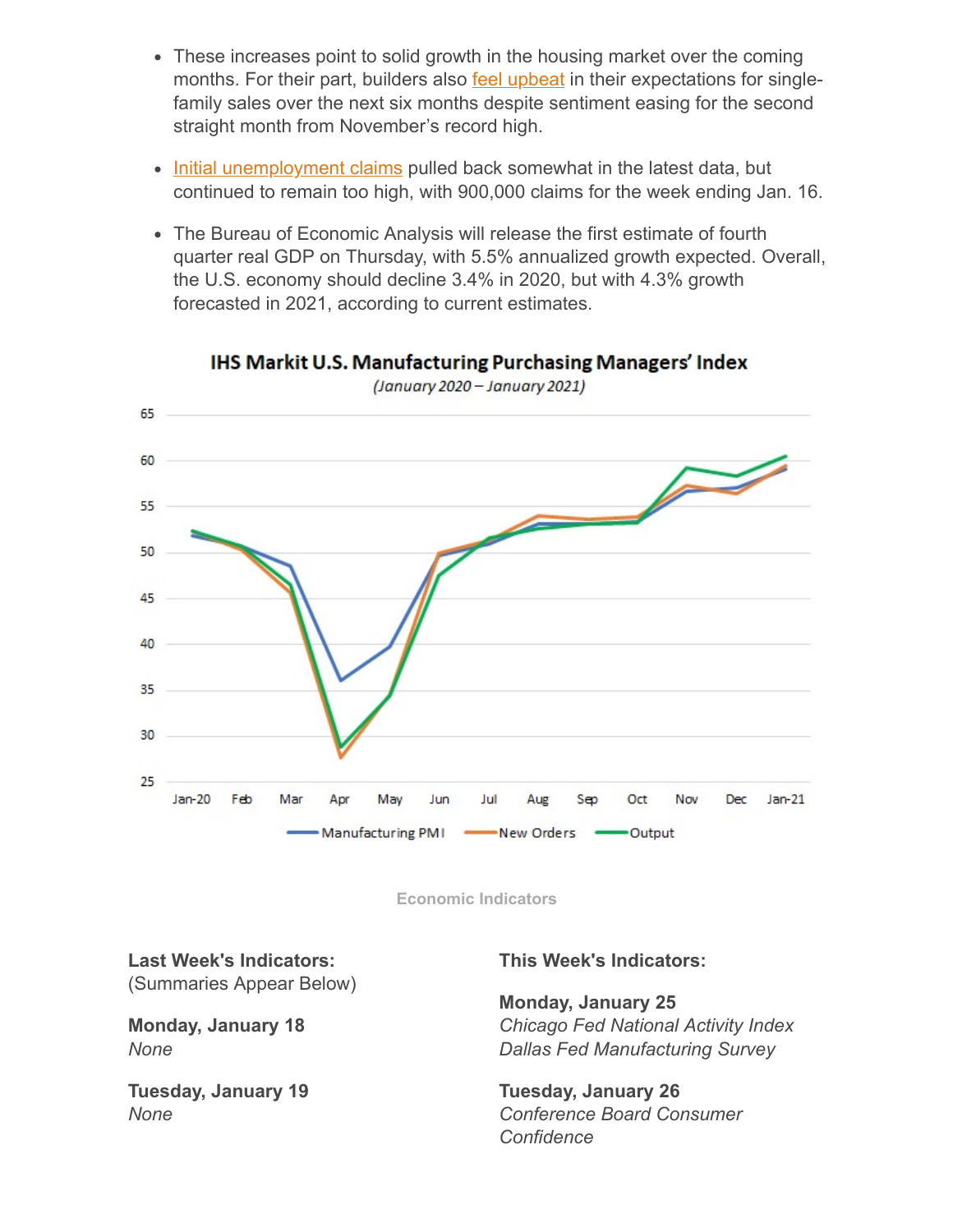**Wednesday, January 20** *NAHB Housing Market Index*

**Thursday, January 21** *Housing Starts and Permits Philadelphia Fed Manufacturing Survey Weekly Initial Unemployment Claims*

**Friday, January 22** *IHS Markit Flash U.S. Manufacturing PMI*

*Richmond Fed Manufacturing Survey State Employment Report*

**Wednesday, January 27** *Business Employment Dynamics Durable Goods Orders and Shipments FOMC Monetary Policy Statement*

**Thursday, January 28** *Conference Board Leading Indicators Gross Domestic Product (Fourth Quarter 2020) International Trade in Goods (Preliminary) Kansas City Fed Manufacturing Survey New Home Sales Weekly Initial Unemployment Claims*

## **Friday, January 29**

*Employment Cost Index Personal Consumption Expenditures Deflator Personal Income and Spending University of Michigan Consumer Sentiment*

**Deeper Dive**

• [Housing Starts and Permits:](https://www.census.gov/construction/nrc/pdf/newresconst.pdf) New residential construction rose 5.8% from 1,578,000 units at the annual rate in November to 1,669,000 units in December, the strongest pace since September 2006. The data were buoyed by strength in the single-family segment, which increased from 1,195,000 units to 1,338,000 units, also the best since September 2006. At the same time, multifamily residential construction dropped from 383,000 units to 331,000 units, a seven-month low.

The housing market has been boosted by [historically low mortgage rates](http://www.freddiemac.com/pmms/), even with interest rates inching slightly higher in recent weeks. The sector has bounced back sharply following steep COVID-19-related declines last spring. On a year-over-year basis, housing starts have risen 5.2% from 1,587,000 units in December 2019, with single-family activity jumping 27.8% over the past 12 months.

Meanwhile, housing permits soared 4.5% from 1,635,000 units in November to 1,709,000 units in December, the strongest pace since August 2006. These increases point to solid growth in the housing market over the coming months. For their part, builders also feel more upbeat in their expectations for single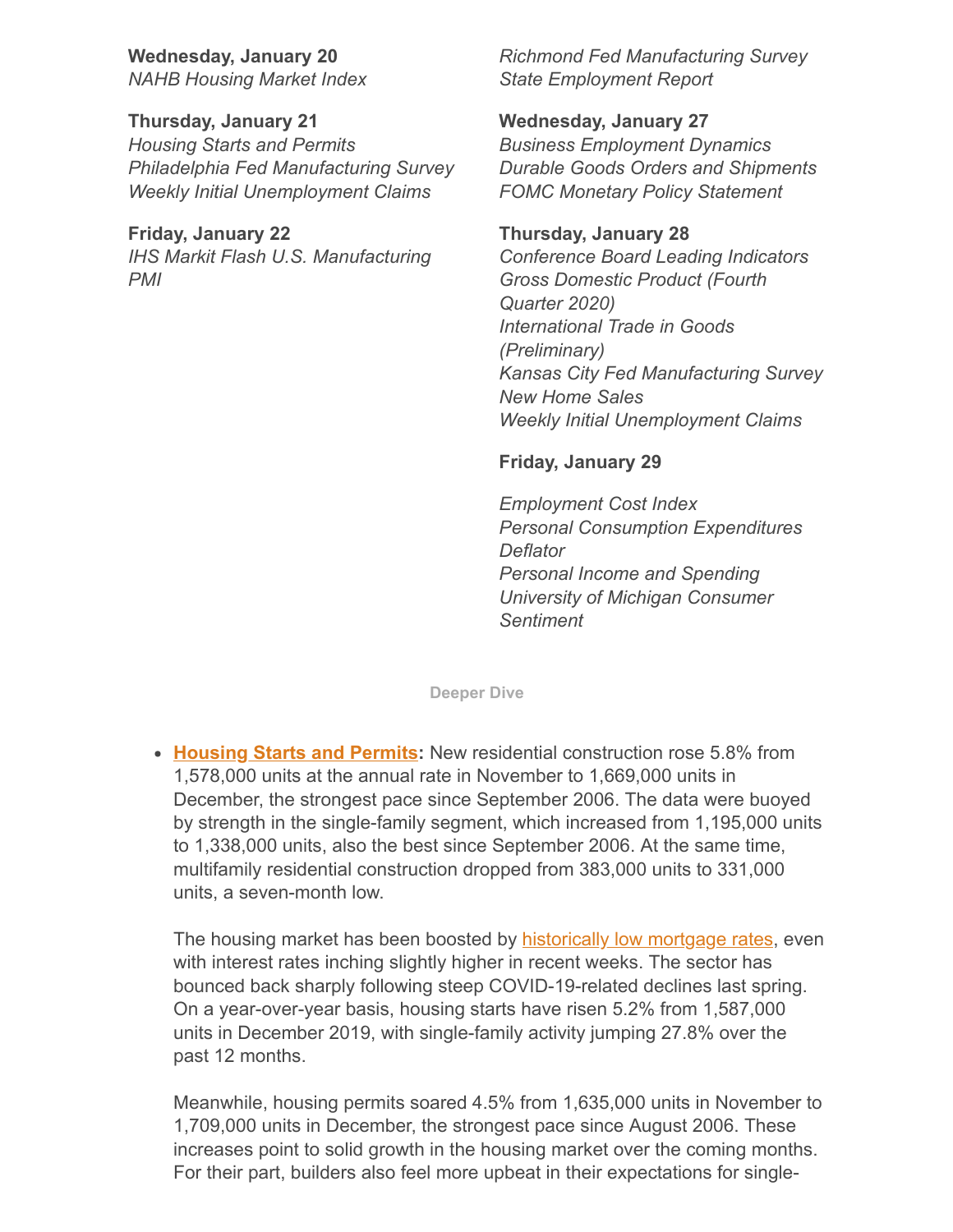family sales over the next six months despite sentiment easing for the second straight month from November's record high (see below).

Single-family permits increased from 1,137,000 units in November to 1,226,000 units in December, the highest reading since August 2006. In contrast, multifamily permitting edged down from 498,000 units to 483,000 units. Over the past 12 months, housing permits have risen 17.3% from 1,457,000 units in December 2019, with single-family permits jumping 30.4% year-over-year.

**[IHS Markit Flash U.S. Manufacturing PMI:](https://www.markiteconomics.com/Public/Home/PressRelease/8112980330a9491c954c4ee22b2db430)** Manufacturing activity grew at the fastest pace on record, with the headline index rising from 57.1 in December to 59.1 in January, making the sector continuing to be a bright spot in the U.S. economy, according to preliminary data from IHS Markit. New orders (up from 55.7 to 59.5), exports (up from 50.7 to 54.0) and output (up from 57.3 to 60.5) expanded at the best rates since mid-2014, with employment (up from 52.1 to 54.8) rising at paces not seen since January 2019. The index for future output (up from 70.8 to 72.0) continued to reflect an extremely upbeat assessment of production over the next six months. Input prices (up from 65.4 to 65.7) rose at the strongest pace since May 2018.

At the same time, the [IHS Markit Flash Eurozone Services PMI](https://www.markiteconomics.com/Public/Home/PressRelease/2845534afc634251aaaf93f3acfd1a7e) contracted further, with declining activity for the fifth straight month, as renewed COVID-19 cases and restrictions took a toll on the Eurozone economy. The manufacturing sector has fared better. Yet, the IHS Markit Flash Eurozone Manufacturing PMI still eased from 55.2 in December to 54.7 in January, suggesting continued modest growth in the sector. New orders, exports and output each slowed in January, but the index for future output rose to the highest level in three years, signaling a very optimistic outlook overall. Nonetheless, employment growth remained weak, and input prices increased at rates not seen since February 2018.

["Flash" reports from Germany and, outside the Eurozone, in the United](https://www.markiteconomics.com/Public/Home/PressRelease/d087a38a6ed845f6b4cf73967c960cbf) Kingdom both reported decelerated activity in January, but with modest expansions. In Great Britain, the December data were buoyed by uncertainties surrounding Brexit and the build-up in activity leading up to the deadline, and some pullback would have been expected with a deal in place. Indeed, new manufacturing orders contracted for the first time since June. Meanwhile, [French manufacturers](https://www.markiteconomics.com/Public/Home/PressRelease/e3102728b0be4f0db928cfe23f7d7501) reported a slight pickup in activity in January despite strict restrictions imposed due to rising COVID-19 cases, which continued to challenge the service sector and larger economy.

**[NAHB Housing Market Index](http://eyeonhousing.org/2021/01/builder-confidence-down-on-rising-material-prices-upsurge-in-covid-19-cases/):** After reaching a record high in November, the National Association of Home Builders and Wells Fargo reported that confidence pulled back for the second straight month. The Housing Market Index declined from 90 in November to 86 in December to 83 in January, but builder confidence remains very positive. The housing market continues to be buoyed by historically low mortgage rates, but sentiment has dipped on rising COVID-19 cases and restrictions and increased construction costs. Inventories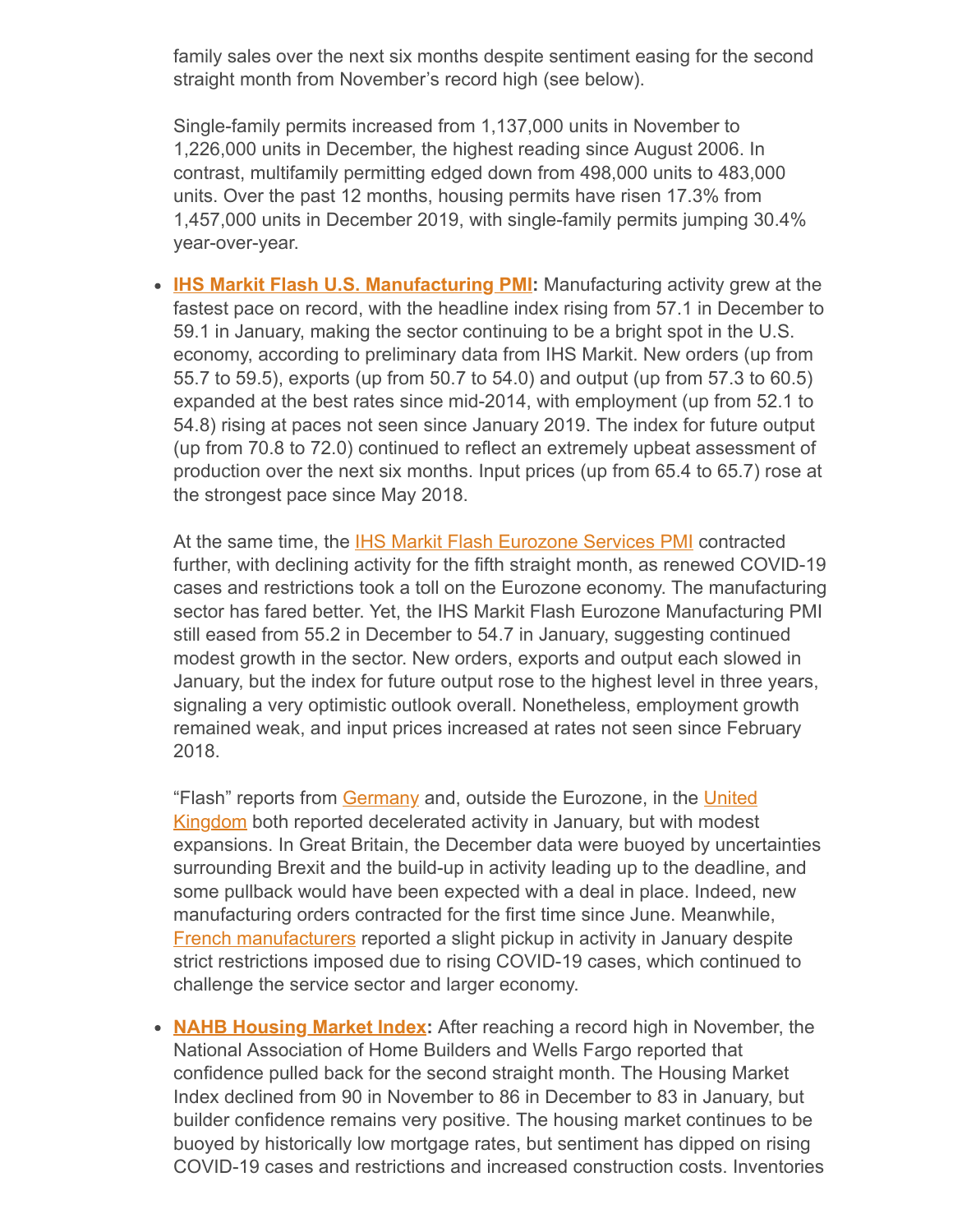also remain low, and constraints for supply and labor are ongoing challenges.

The HMI eased slightly in every region of the country. The index for current single-family home sales slipped from 96 in November, an all-time high, to 92 in December to 90 in January—still a very solid reading. At the same time, the index for expected single-family sales eased from a record 89 in November to 85 in December to 83 in January. Even with the decline, builders expressed optimism about increased sales moving forward.

**[Philadelphia Fed Manufacturing Survey:](https://www.philadelphiafed.org/-/media/frbp/assets/surveys-and-data/mbos/2021/bos0121.pdf?la=en&hash=958F5BBAA54F3F532077537A21A10AAD)** Manufacturing activity expanded at the strongest pace since the pandemic began, with the composite index jumping from 9.1 in December to 26.5 in January. Encouragingly, the underlying data accelerated across the board, including for new orders, shipments, employment and the average employee workweek. More then 45% of survey respondents said that new orders increased for the month, with 15.3% citing reduced sales. The labor market measure was the best since July 2019. At the same time, the prices paid for input costs also rose strongly, increasing at the fastest rate since August 2019.

Manufacturers in the district remained very positive in their outlook, with the forward-looking composite index increasing from 43.1 to 52.8. More than 62% of business leaders in the region expect new orders and shipments to rise over the next six months, with 44.1% and 39.9% predicting more hiring and capital spending, respectively.

In special questions, 63.6% of respondents felt that demand for their products increased over the past three months. More importantly, 69.1% expect higher demand in the first quarter of 2021 relative to the previous quarter, with more than one-quarter anticipating sales growing 6% or faster. Yet, nearly 24% predict reduced orders. More than half noted a need for additional hiring next quarter.

**[Weekly Initial Unemployment Claims](https://www.dol.gov/ui/data.pdf):** Initial unemployment claims totaled 900,000 for the week ending Jan. 16, pulling back slightly from 926,000 claims for the week ending Jan. 9, which was the highest since the week ending Aug. 22. Despite easing somewhat, first-time claims have accelerated so far in 2021, with rising COVID-19 claims and increased pandemic benefits because of new legislation passed at year's end, and the data remain elevated despite significant progress since last spring.

Meanwhile, continuing claims declined from 5,181,000 for the week ending Jan. 2 to 5,054,000 for the week ending Jan. 9, the lowest level since the week ending March 21, 2020, but still too high and consistent with 3.6% of the workforce. At the same time, 15,994,519 Americans received some form of unemployment insurance benefit (including state and federal programs) for the week ending Jan. 2. This figure represents a sizable decline from 18,407,027 for the week ending Dec. 26, largely on significant reductions in pandemic assistance.